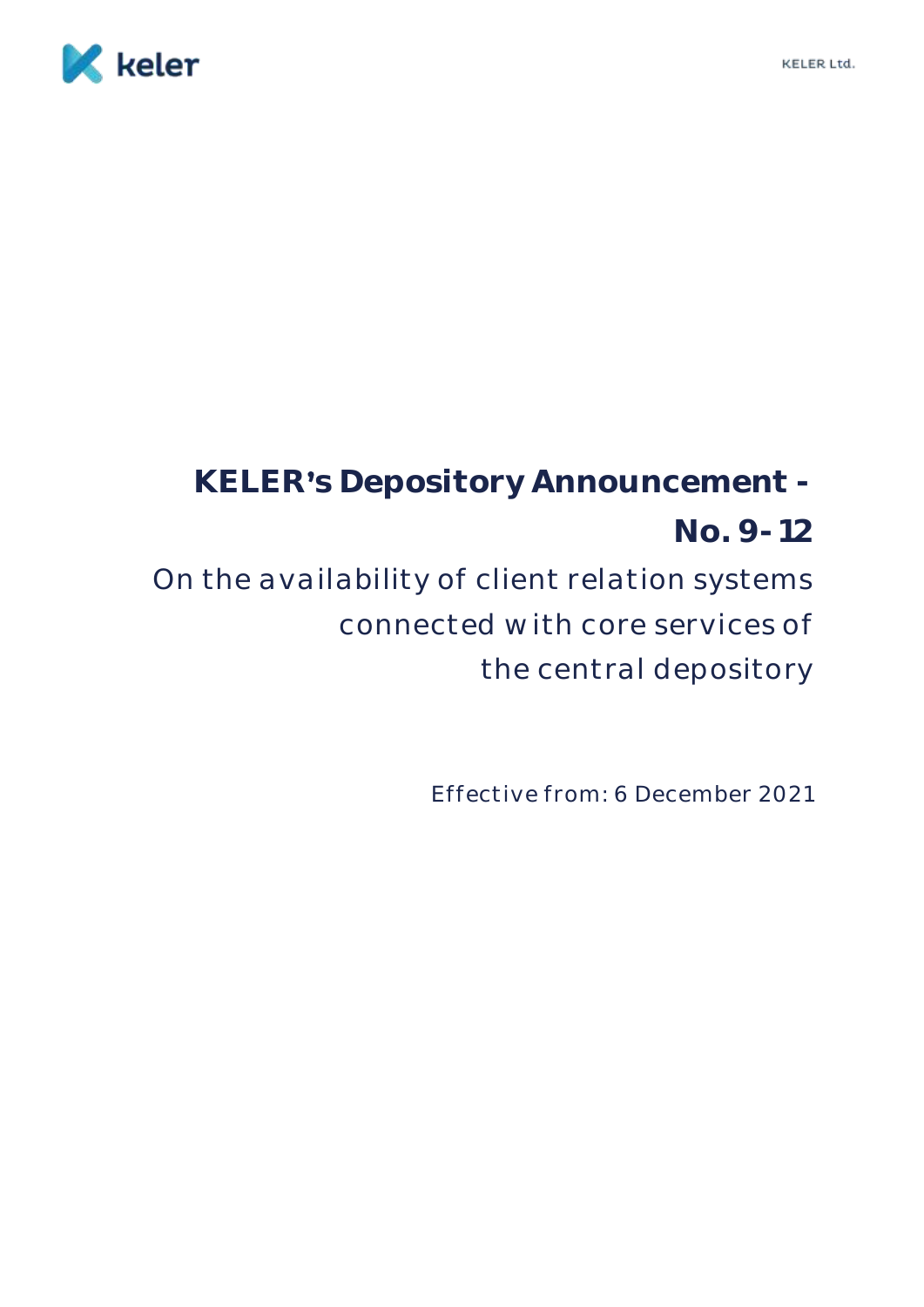

In general, KELER provides its services between 7:00 and 18:00 hours on business days. Planned maintenance of IT equipment and applications connected with services is scheduled for periods outside working hours (on business days between 22:00-6:00 hours and on weekends). If maintenance affects service availability, KELER notifies its clients 5 business days before maintenance via the appropriate client contact channels.

Within the limits of technical possibilities and taking economic considerations into account KELER strives to ensure the maximum availability possible. Nonetheless, it cannot guarantee access and availability – this is particularly true for access to the service via the Internet, whose functioning and bandwidth is outside the control of KELER.

Information on the contact details of business and IT support related to services can be found on the website of KELER [\(https://english.keler.hu/Contacts/Contact us\)](https://english.keler.hu/Contacts/Contact%20us/).

KELER continuously measures compliance with the target values for availability indicated in the table below.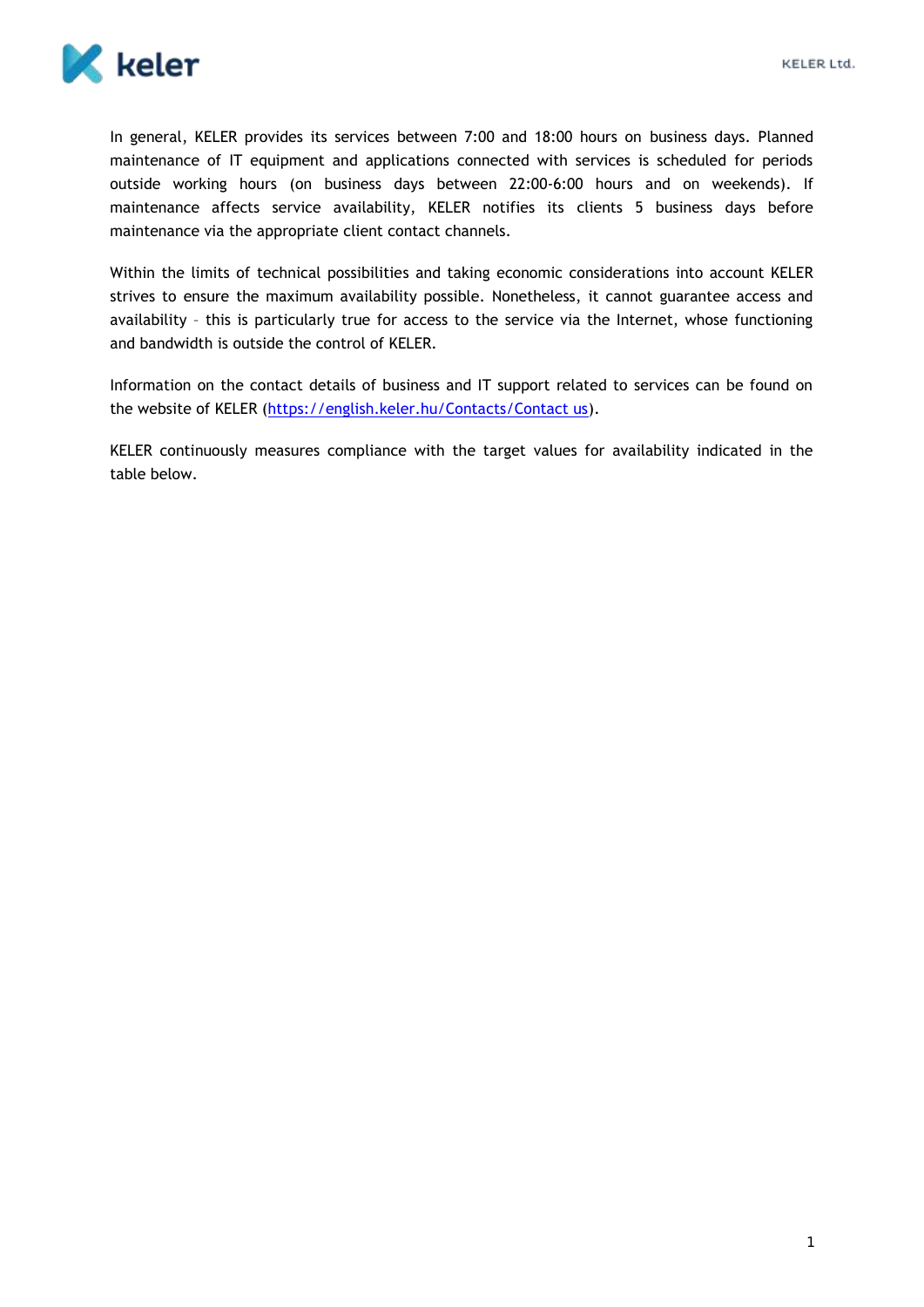

| <b>Group of services</b>                               | <b>Availability of</b><br>service      | <b>Channel</b><br>ensuring<br>availability of<br>the service to<br>the client | Availability of the<br>channel ensuring<br>client-side<br>availability of the<br>service $(\%)^*$ | <b>Maximum one-</b><br>time duration<br>of service<br>downtime** | First reply to<br>business and<br>technical<br>reports related<br>to services | <b>Feedback on</b><br>development<br>needs related<br>to services |
|--------------------------------------------------------|----------------------------------------|-------------------------------------------------------------------------------|---------------------------------------------------------------------------------------------------|------------------------------------------------------------------|-------------------------------------------------------------------------------|-------------------------------------------------------------------|
| CSD securities registration<br>and account maintenance | <b>Business days</b><br>$8:00 - 20:00$ | eDemat                                                                        | 99.0%                                                                                             | < 2 hours                                                        | < 2 hours                                                                     | First reply:<br>5 business days                                   |
|                                                        | <b>Business days</b><br>$6:30 - 22:00$ | <b>KID</b>                                                                    |                                                                                                   |                                                                  |                                                                               | Detailed reply:<br>30 days                                        |
|                                                        | <b>Business days</b><br>$6:30 - 22:00$ | <b>SWIFT</b>                                                                  |                                                                                                   |                                                                  |                                                                               |                                                                   |
|                                                        | <b>Business days</b><br>$9:00 - 15:00$ | Paper-based                                                                   | 99.9%                                                                                             | $<$ 1 hour                                                       | < 1 hour                                                                      |                                                                   |
| Services relating to<br>dematerialised securities      | <b>Business days</b><br>$8:00 - 20:00$ | eDemat                                                                        | 99.0%                                                                                             | < 2 hours                                                        | < 2 hours                                                                     |                                                                   |
|                                                        | <b>Business days</b><br>$6:30 - 22:00$ | <b>KID</b>                                                                    |                                                                                                   |                                                                  |                                                                               |                                                                   |
|                                                        | <b>Business days</b><br>$7:00 - 20:00$ | <b>WARP</b>                                                                   |                                                                                                   |                                                                  |                                                                               |                                                                   |
|                                                        | <b>Business days</b><br>$9:00 - 15:00$ | Paper-based                                                                   | 99.9%                                                                                             | < 1 hour                                                         | < 2 hours                                                                     |                                                                   |